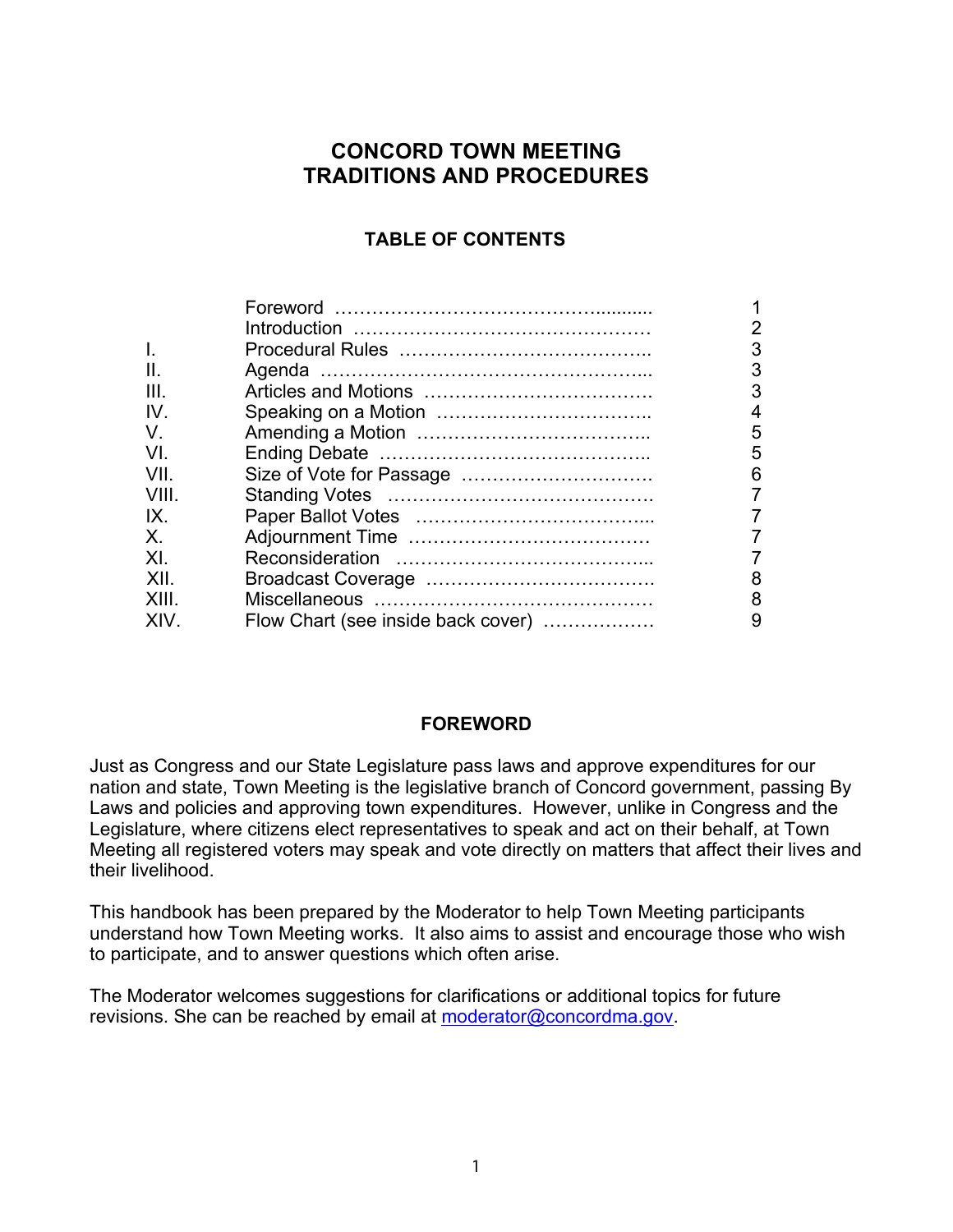#### **INTRODUCTION**

The Massachusetts State Constitution makes cities and towns the two units of local government. The Town is the basic unit,1 and Town Meeting is the method provided by the Constitution and The Great and General Court of Massachusetts (the state Legislature) for the governance of towns.

In the **Open Town Meeting** form of government, every registered voter may attend, speak and vote. Under state law, attendance must be in person; no absentee voting is permitted in a Massachusetts Town Meeting. State law also requires the Town to hold at least one Town Meeting each year in the spring. This is the Annual Town Meeting, and its principal business is to appropriate money to fund Town expenses for the fiscal year which starts the following July 1st. Money can be provided by appropriation directly against the municipal tax rate levied on real and personal property, or money may be borrowed within limits set by the State.

The **Warrant** is the notice to voters of what matters will be considered and acted on at Town Meeting. The Warrant for the Annual Town Meeting calls for action on town expenditures and other subjects. If additional matters arise after publication of the Warrant, they may become the subject of a Special Town Meeting.2 Some **Articles** in the Warrant are general, while others are detailed and specific. Citizens may add articles to the Warrant during the period in which the Selectmen publicly declare the Warrant to be "open." A copy of the Warrant is posted by a Constable in at least one public location in Town, and a copy is mailed to every household at least 14 days before the Meeting.

In the Warrant, the Select Board calls the Meeting to convene at a specified time and place. If the Meeting does not complete its business in its first session, the Select Board will have pre-suggested additional dates, reserved facilities, and made arrangements for public address systems and the like. The Meeting decides to what date and time it will adjourn, and usually decides to reconvene on the dates the Select Board suggests.

When the Select Board believes attendance may exceed the capacity of one hall, it arranges for the Meeting to be conducted simultaneously in additional halls linked by public address systems, so that every voter present can participate.<sup>3</sup> Annual Town Meeting elects a Deputy Moderator to serve for a year, and the Moderator may appoint Assistant Moderators to preside in additional halls and otherwise assist. The Town Clerk keeps the official minutes of every Meeting.

Town Meeting is the legislative body of Town Government. Every Concord registered voter is encouraged to attend and participate in shaping the decisions that determine how our Town operates.

\*\*\*\*\*\*\*\*\*\*\*\*\*\*

 $2$  Holding a Town Meeting entails considerable expense to the Town. The Selectmen thus make every effort to get the Town's business accomplished in the Annual Town Meeting, even though it may require several sessions of hard work by dedicated voters who attend, participate, and vote.

<sup>&</sup>lt;sup>1</sup> Sometimes, where combined local units can result in a better use of public resources, the Legislature provides for other kinds of units. One example is the Concord-Carlisle Regional School District, which is a separate and independent governmental entity. It combines the resources of two towns to provide Grade 9-12 education in a joint facility. The same is true for Minuteman Career and Technical School District, of which Concord is one of ten members.

<sup>&</sup>lt;sup>3</sup> If the facility provided is not sufficient to seat every voter who attends and wishes to participate, the Moderator is required by law to adjourn the Meeting. Another session must be held within 14 days in facilities sufficient for all who attend. This happened in 1771 and again in 1994. The story of the 1771 occasion is described in Wheeler, Concord: Climate for Freedom (Concord Antiquarian Society, 1967) p. 99.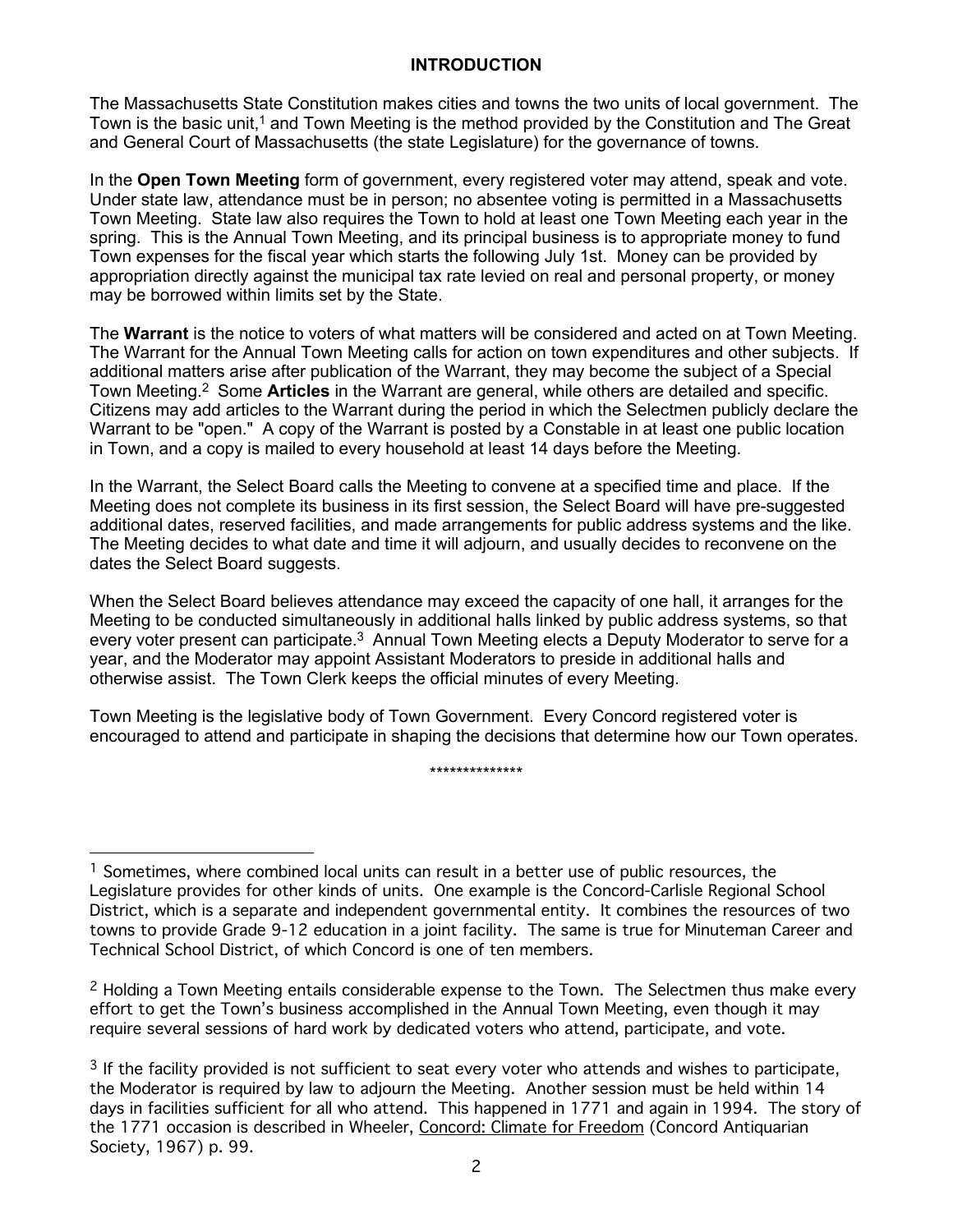## **I. PROCEDURAL RULES**

The rules for the conduct of Concord Town Meeting are found in the book Town Meeting Time (Third Edition), a handbook of parliamentary law prepared by the Massachusetts Moderators Association. This comprehensive volume (almost 200 pages) guides the Moderator in the conduct of Town Meeting under procedures that are simpler and more understandable than those in the more-widelyknown Robert's Rules of Order. Generally, the less Town Meeting becomes involved in parliamentary maneuvers, the better citizens understand what the Meeting is doing. The Concord Free Public Library has multiple copies of Town Meeting Time. The Moderator is always willing to assist a voter in understanding how the rules work or deciding how a matter should be presented.

The Meeting itself is conducted by the **Moderator**, a public official elected each year in the town election. The Moderator serves as the presiding officer, regulating the proceedings, deciding questions of order, and making public declarations of all votes. The Moderator's goal is to conduct the Town Meeting in a fair yet expeditious manner, allowing all points of view to be heard, while still keeping the process moving. In the end, the Meeting itself decides how much debate it wishes to hear, and when it is time to bring a matter to a vote. (See Section VI, Ending Debate.)

# **II. AGENDA**

The agenda for the meeting is set forth in the **Warrant** and the **Finance Committee Report**. Separate copies of some motions and amendments are also available in the lobby outside the hall. In addition, the Warrant and Town Meeting materials are posted on the town website, www.concordma.gov. The Warrant is the official agenda for the Meeting, and the Finance Committee Report reprints all articles together with recommendations the Finance Committee and the Select Board have made as of the time the report goes to press. Every voter at Town Meeting should have a copy of the FinCom Report and the handouts, since the Moderator often refers to articles by subject matter or number only, and frequently will not read the full text of motions, referring instead to either the Warrant or the FinCom Report.

Articles are normally considered in the order in which they appear in the Warrant. However, the Moderator (after consulting with the Select Board) may decide to pre-schedule high-interest articles for a specific time better to enable interested voters to be present and vote. The Moderator may also decide to place articles believed to be routine, non-controversial and predictable on a Consent Calendar to be voted on out of sequence without debate. Any five voters may have an article removed from the Consent Calendar for full discussion by the Meeting at its appropriate time in the order in the Warrant. Schedule changes are publicized in advance to the greatest extent possible.

Sometimes common sense or expediency dictates that articles should be considered in an order different from that in the Warrant, and the Meeting then may change the order. To postpone consideration of an article, **a "motion to postpone"** until a specified time or until after a specified subsequent article should be made. To advance consideration of an article, a main motion must be made when no other business is pending. Motions to change the order of consideration normally require majority vote for passage. However, if the Moderator judges such a motion to be mere jockeying for position, she may, under the power to regulate the proceedings, require a two-thirds vote. (See Town Meeting Time, pages 52-54).

# **III. ARTICLES AND MOTIONS**

An **article** (as printed in the Warrant and the Finance Committee Report) describes the subject to be discussed at Town Meeting. A **motion** is made under an article and describes the specific action proposed to be taken, and on which the Meeting is voting. In some cases, the action is fully and accurately described in the article, and the motion may simply be "to take affirmative action under article X ". All motions must be seconded before discussion can begin or a vote be taken.

Frequently, the wording of a motion may differ from the wording of an article. The wording of the article must be determined by the close of the Warrant, which is generally about three months before the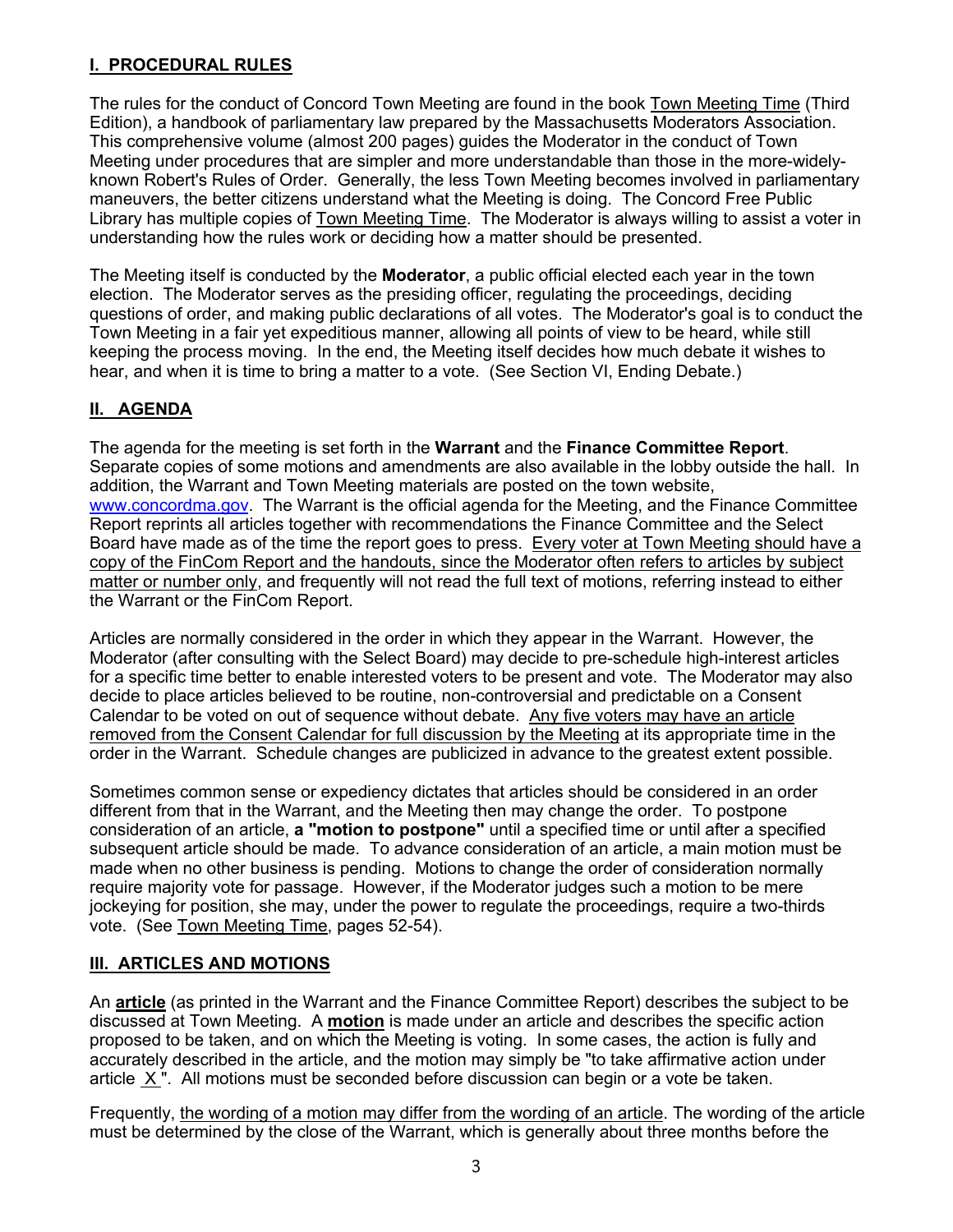Annual Town Meeting (or a month or more before a Special Town Meeting). This allows time for hearings on the subjects identified in the Warrant. As a result of discussion at hearings, a board or individual petitioner presenting an article may choose to refine the wording or to reduce the scope of the specific action being proposed at Town Meeting. The Moderator will not allow expansion of the scope of an article, because that would undermine the requirement that voters be properly alerted in advance (by the Warrant) of actions they may be asked to approve. Great efforts are made to finalize the wording of motions several weeks before Town Meeting in order to permit review by the Moderator and Town Counsel to ensure that each motion is within the scope of the article and in compliance with state and federal law. However, finalizing the wording of a motion in advance of the Meeting is not always possible. Final dollar amounts for an appropriation may depend on actions taken under earlier articles. And there is always the possibility of amendment to a motion prior to final action.

Where a motion is more than 100 words long, Concord tradition is to require a printed copy of the text as a handout. It is the Town's responsibility to supply copies of articles proposed by a town board or commission, and it is the individual petitioner's responsibility to provide handouts for petition articles. Failure to supply a handout of a motion of more than 100 words may result in the Moderator suggesting that the Meeting defer consideration of the motion until the handout is available in sufficient quantity for every voter to have a copy, and the Meeting then deciding how it wishes to proceed. In the absence of a handout, the Moderator reads the motion prior to the vote, and will endeavor to make clear what it is that the voters are being asked to vote on. In general, shorter motions will be projected on the screens at Town Meeting.

# **IV. SPEAKING ON A MOTION**

To speak on a motion, walk to one of the microphones and wait to be called upon by the Moderator. When called upon, first state your name and address, then wait for the Moderator to ask you to proceed. Please address all remarks and questions to the Moderator. When multiple people wish to be heard, lining up at microphones speeds the process.

In recognizing people to speak, the Moderator will give preference to those who have not already spoken on the article under discussion or spoken much during the Meeting. **Please be concise in your remarks, and avoid wandering from the subject the Meeting is considering**. By longstanding tradition, Concord has placed time limits on main motion presentations and other speeches in an effort to balance full discussion and efficient use of time. This year (as in recent years), **five minutes will be provided for most initial presentations and two minutes for other speakers**. When several persons share an initial presentation, or when several articles are considered together, times may be adjusted appropriately. When the Moderator calls a speaker's attention to elapsed time, s/he should conclude their remarks immediately. If a voter feels s/he will need more than the usual time to present an article (five minutes), or to speak to a pending motion (two minutes), additional time may be requested from the Moderator in advance of the Meeting.

The Meeting expects and welcomes vigorous and pointed debate, directed to the precise subject matter under consideration. However, lengthy, rambling discourse is counterproductive and wastes Meeting time. Attacks on the personality or motive of another person undermine the Meeting, hurt the community, and are never permissible. Parliamentary maneuvering to prevent an opposing view from being heard is always discouraged.

The Moderator's goal, within the general framework of Town Meeting Time parliamentary procedures, is to ensure basic fairness in the Meeting's consideration of issues. This does not always mean, however, that everyone has an opportunity to speak on every motion. Debate ends when the Meeting decides it has heard enough discussion on a matter and is ready to vote. (See VI below.)

### **V. AMENDING A MOTION**

Voters wishing to modify a motion being discussed must be recognized by the Moderator and must offer a **motion to amend**. All motions to amend must be in writing and must state exactly what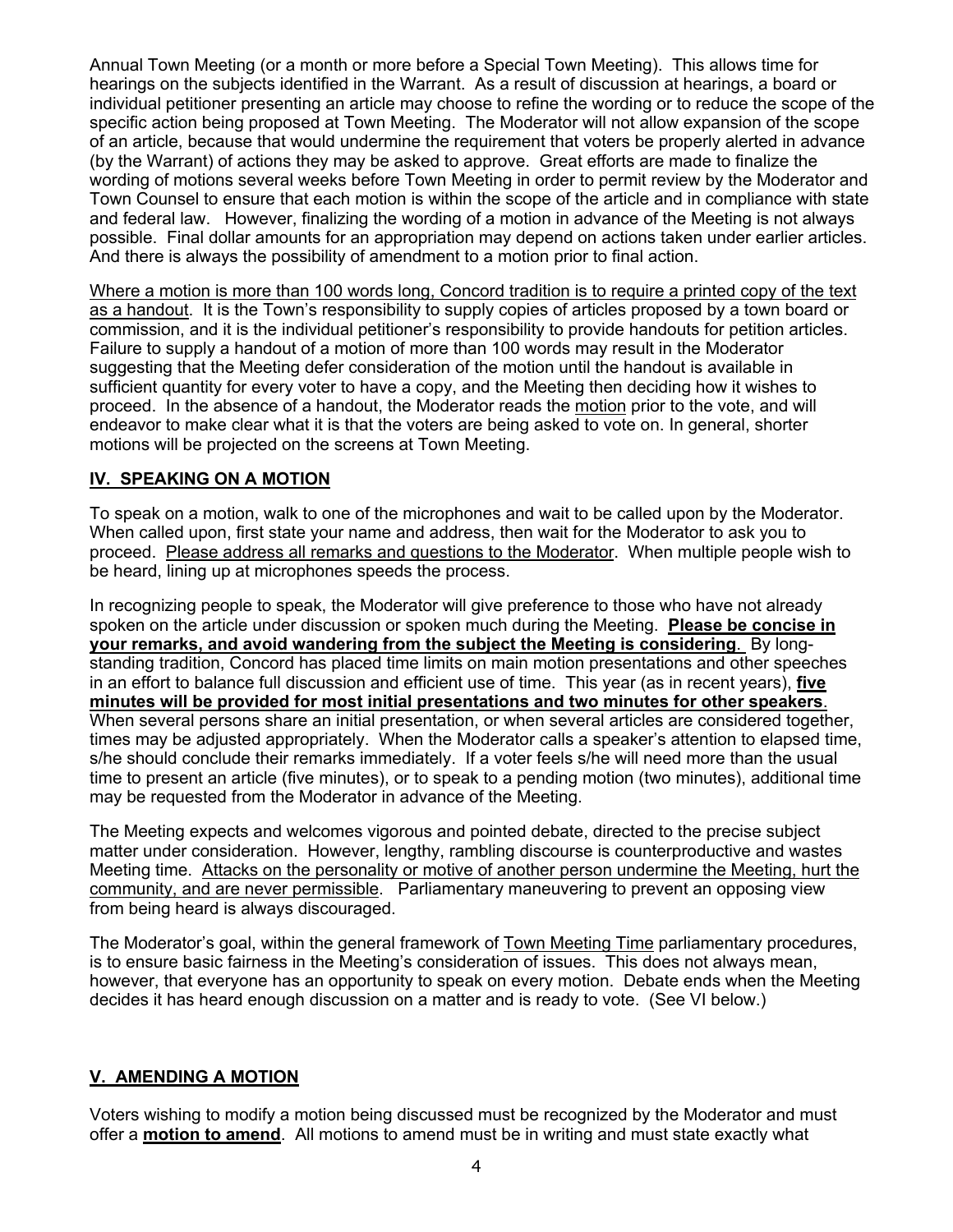change is being proposed to the original motion. This "in writing" requirement enables the Moderator to know exactly what a proposal states before ruling on the motion or putting it to a vote.

A voter wishing to amend a main motion must have **2 written copies** of the proposed amendment to hand to the Moderator **before** rising to offer the amendment. Absent unusual circumstances, the Moderator will refuse to put an amendment to the Meeting if it is not immediately available in writing. For any amendment longer than 100 words, Concord practice is to provide printed copies of the text as handouts in numbers adequate for all voters to have a copy. The Moderator will rule out of order any motion to amend which changes the original motion so much that the Moderator judges the motion no longer to be within the scope of the article.

An amendment may consist of adding, deleting, or substituting words in the motion. It may also take the form of a "motion to substitute" a different motion, so long as the substitute is within the scope of the original article.

The first amendment to a main motion is called the **primary amendment**, and it may itself be amended. An amendment to the primary amendment is called a **secondary amendment**, and may not be amended further. Only one primary and one secondary amendment may be pending at one time. A first secondary amendment must be disposed of before any further one can be entertained.

A motion to amend requires only a majority vote, even though the motion to be amended may require two-thirds or more for final passage. (See Town Meeting Time, page 88).

# **VI. ENDING DEBATE**

Some Warrant articles are controversial and require considerable deliberation before being voted upon. Nevertheless, discussion may reach a point when little (if any) new light is being shed on the subject. When that appears to be the case, the Concord Moderator customarily reminds the Meeting of the length of time already devoted to the deliberation, and encourages those still wishing to be heard to limit their remarks to points not already made. Frequently, such a reminder is effective in bringing the issue to a prompt vote. If not, debate can be terminated by a "motion for the previous guestion." This motion may be made only by a person recognized by the Moderator, may not interrupt a speaker who already has the floor, and may not be made after questioning or commenting on the pending motion. A motion to terminate debate must be seconded, and requires a 2/3 vote for passage. It may not be debated, amended, or reconsidered.

A voter who moves "the previous question" must do only that and no more. The following formula is brief and to the point: "Madam/Mister Moderator, I move the previous question."

When the Moderator judges that fairness requires that proponents or opponents should have some additional time to make their case before debate ends, the Moderator may ask that the mover of the "previous question" not press the motion until a little more debate has been heard. The Moderator will make such a judgment call only in the interest of fairness and a full presentation of the subject at hand.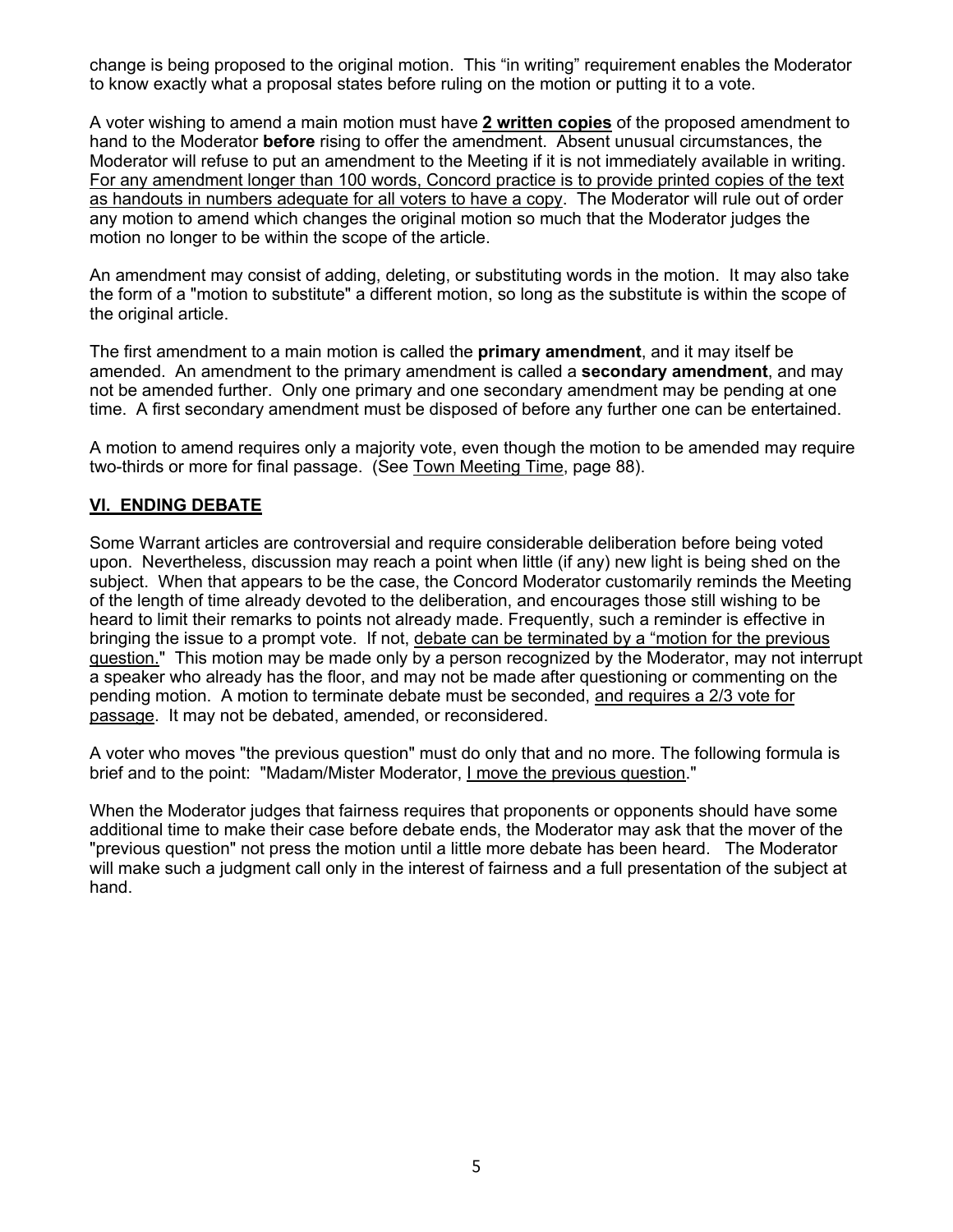Occasionally, after lengthy deliberation, it appears that the matter requires more study and amendment than can be accomplished at the Meeting. In this case, a **"motion to commit"** or refer to a Town board or committee may be in order. Such a motion should specify the board or committee, or require that a special committee be appointed for the purpose. If the latter, the motion should specify who shall appoint the committee and may (but need not) specify the personnel of the committee. It is useful to instruct a special committee to report by a fixed date, or to the next special or annual Town Meeting. An unqualified vote to refer the matter to the Board of Selectmen has been held to confer authority, not merely to determine what should be done, but also to do it. A motion to refer the matter to a committee requires a majority vote. (See Town Meeting Time, page 96).

A **"motion to lay on the table"** has occasionally been attempted as a way to terminate debate without bringing a matter to a vote. Originally, this motion was intended to allow an assembly to take up more urgent business, while keeping the interrupted business close at hand so that it could be easily resumed when the more urgent business had been disposed of. The currently accepted intent of this motion is to cut off debate without taking action on the particular matter. In Concord, the Moderator has refused to accept a motion to lay on the table on the grounds that it is a parliamentary tactic inconsistent with our traditions of fair debate and disposition of matters on their merits by vote of the Meeting. (See Town Meeting Time, page 104).

These limitations on our deliberations are in accordance with Town Meeting Time, which governs the conduct of Concord Town Meeting. These procedures leave the ultimate decision on termination of debate to the Meeting itself, and assure both a fair opportunity to be heard and an ability to bring a matter to a vote, when a two-thirds majority decides that debate should end.

## **VII. SIZE OF VOTE REQUIRED FOR PASSAGE**

#### **A MAJORITY VOTE IS REQUIRED FOR PASSAGE OF ANY MOTION UNLESS OTHERWISE SPECIFIED**

After every vote, the Moderator declares the result. If seven voters doubt any vote declared by the Moderator, they have the right to require a division of the Meeting with a standing vote. Any such request for a count must be made immediately after the Moderator declares the vote, and before the Meeting takes up the next article.

**State law requires that some motions must receive a two-thirds vote** for passage. Included in this category are **votes which authorize borrowing, property transfers, and zoning bylaw**  changes. A few motions require even higher levels of affirmative vote for passage.

If a motion requires a two-thirds vote for passage, the vote need not be counted unless the Moderator is uncertain of the two-thirds majority, or unless the Moderator's declaration of the vote is doubted by seven voters. Occasionally, state law requires that a motion pass by a vote greater than two-thirds. In these cases, the vote must be counted unless it is unanimous. In such a case, the Moderator may ask for a "test vote" to see if the meeting can achieve unanimity and thus avoid the time required for a counted standing vote.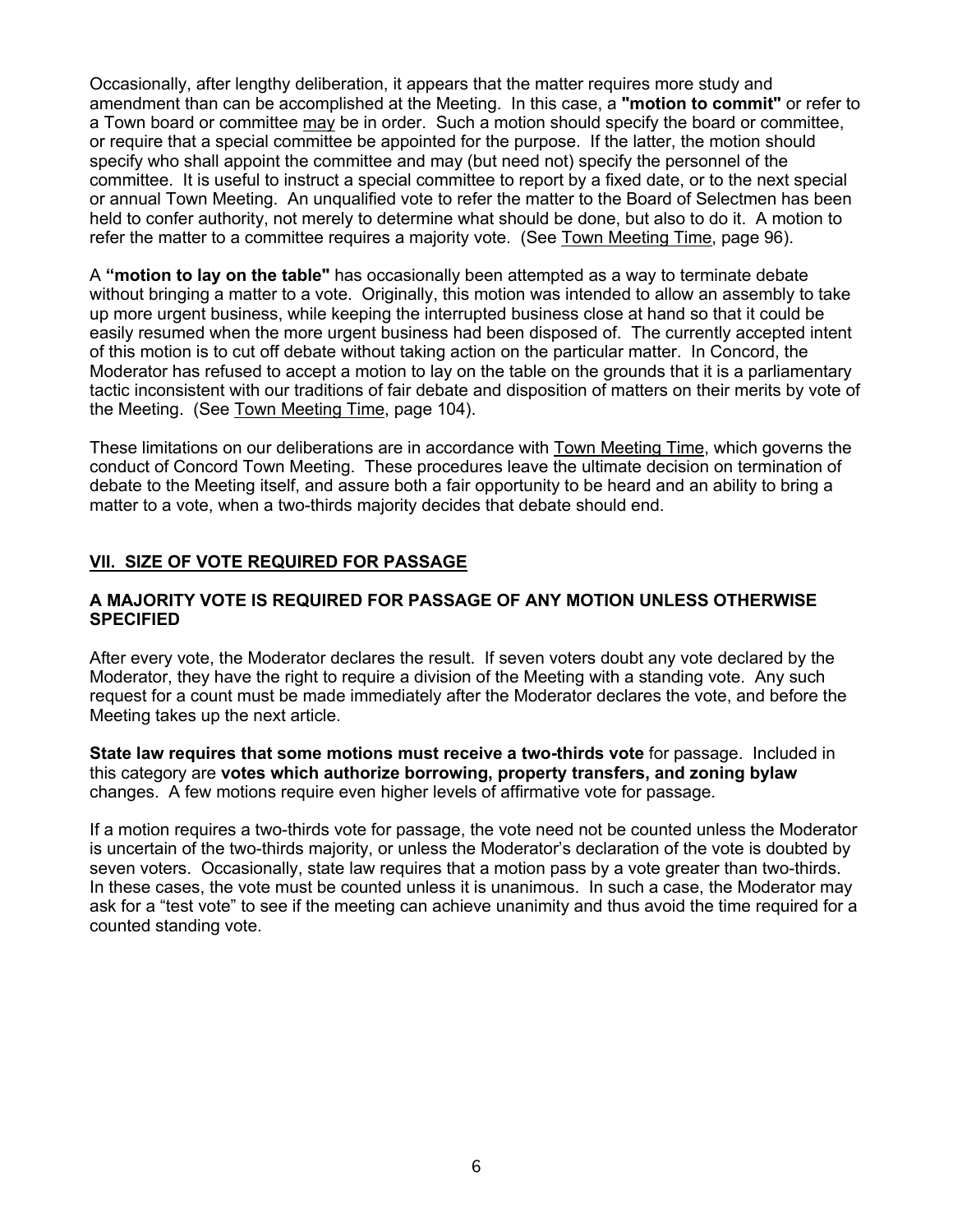### **VIII. STANDING VOTES**

Whenever a standing vote is required, the Moderator will request that the doors be closed, and that no one enter or leave the hall until the count is complete. If persons are permitted to leave before both "aye" and "nay" votes have been counted, the tallying is very difficult for the Tellers and doubt may be created about the integrity of the vote. Visitors are asked to remain at their seats throughout the count. Eligible voters who wish to be counted should rise when directed by the Tellers, and hold their ballot slips so that they are clearly visible to the Tellers. This procedure seeks to assure the integrity of the vote.

Once the vote has been taken by polling or by dividing (standing vote), either on the Moderator's own motion or after a declaration of vote has been questioned by seven voters, the counted vote as declared by the Moderator may not be questioned. (See Town Meeting Time, page 148).

# **IX. PAPER BALLOT VOTES**

When you arrive at the high school, go directly to the Registrars table each day to obtain a colored paper voting slip valid for that day's session. The slip is valuable, and you should write your name on it, and take care to keep it in your pocket or other safe and accessible place. You need your voting slip for counted votes. You need your voting slip for a vote by show of hands, when voters are asked to show the slip in a raised hand to make the vote easier to determine. If a ballot is taken, a voter may cast a ballot only by showing a voting slip to a Teller.

Although ballot voting is common in some towns, it is not the custom in Concord. Town Meeting Time states (page 148): "Normally, in the event of doubt, it should be possible to take an accurate vote expeditiously and efficiently - by a standing vote, without resorting to a roll call or balloting. These take time and should be avoided so far as possible." The procedure to request one of these methods of voting is called **a motion to "fix the method of voting."** This motion is debatable, and requires a majority vote (unless the Meeting has adopted a Rule calling for less than a majority vote). In the event the Meeting decides to vote by paper ballot, the procedure will be explained by the Moderator.

# **X. ADJOURNMENT TIME**

Usually, it is not possible to complete Annual Town Meeting business in a single session. A member of the Select Board usually moves that no new business be taken up after 10:00 PM. However, such a motion is generally not made if the total business remaining in the Warrant can be expected to be concluded by midnight (thereby avoiding the need to reconvene another session). If a motion is made to take up no new business after a certain hour, it is understood to mean that action will be completed on articles which are closely related in subject matter.

# **XI. RECONSIDERATION**

By tradition and practice, motions for reconsideration are rare in Concord (once in 2012, and once in the 24 town meetings s prior to 2012). If reconsideration is rare, Town Meeting Time (pp. 86-87) provides that a motion to reconsider may be ruled out of order absent compelling circumstances, such as significant new information or changed circumstances coming to light. The presence of speakers standing at microphones when the Meeting has voted to end debate does not constitute "new information." Nor does a change in the composition of the Meeting, by itself, constitute "changed circumstances."

A reconsideration motion must comply with the Concord **Town Meeting Bylaw on Reconsideration of a Vote at the Same Town Meeting**. It allows motions for reconsideration at three times:

(a) at the same session as the vote to be reconsidered or rescinded: before final action on an article in the Warrant (or group of related articles considered together), or within 20 minutes of final action on an article in the Warrant (or group of related articles considered together); or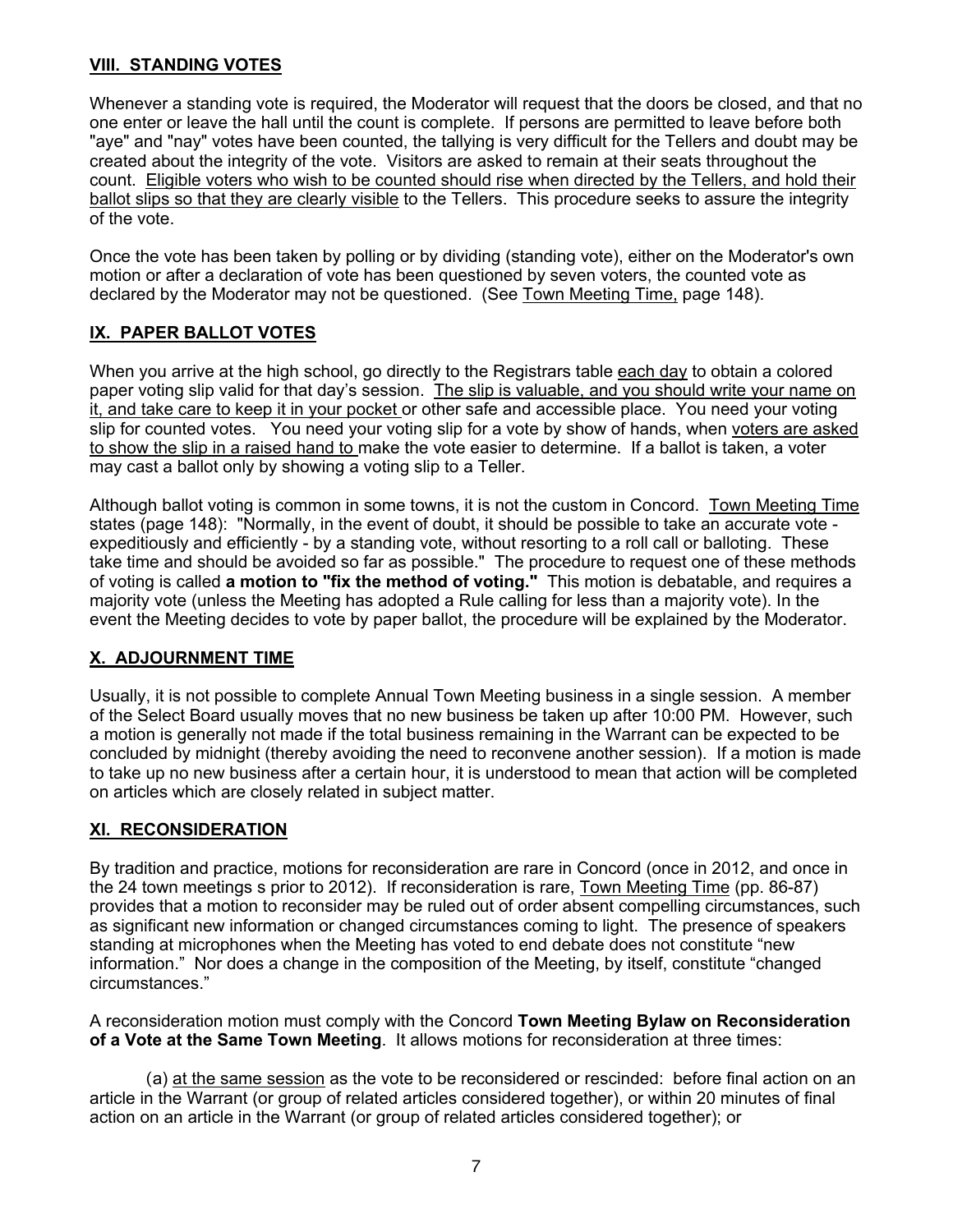(b) at a subsequent session: if, before adjournment of the session at which the original vote was taken, notice is given to the Moderator that reconsideration or rescission will be moved at the subsequent session; or

(c) at any time before final dissolution of a Meeting: if either the Select Board or the Finance Committee consents to the motion.

A motion to reconsider requires a second, may not interrupt a speaker, is debatable to the same extent as the motion being reconsidered, and requires a majority vote regardless of the size of vote required for passage of the original motion considered. A voter making a motion to reconsider will be given two minutes to explain what new information, changed circumstances, or other basis exists for proposing the motion.

If the Meeting votes to reconsider, the previously-approved motion is open for further discussion and must be voted on again, or as amended during the reconsideration discussion.

### **XII. BROADCAST COVERAGE**

Meetings are generally broadcast live on Concord-Carlisle Community **Cable TV on channel 8** and on Concord-Carlisle High School radio station **WIQH, FM 88.3**. The Moderator may grant permission to other broadcast stations to televise all or part of a Meeting under procedures designed to assure that they will not disrupt the Meeting. The procedures limit the intrusiveness of cameras in order to ensure the orderly conduct of the meeting and to avoid intimidating speakers. Videotaping by private individuals is not permitted.

#### **XIII. MISCELLANEOUS**

Lobby Tables. Tables in the Lobby are reserved for materials that voters need for the Meeting. These include the Warrant, the FinCom Report, copies of motions, and similar materials. Persons wishing to distribute materials relating to matters to be considered at the Meeting may, after complying with the following requirements, place copies on the tables.

Lobby Material Requirements. Lobby table materials must be approved in advance by the Moderator. **White paper must be used** to avoid confusion with voting slips. Except for materials prepared by a Town board or committee, all papers must indicate the name and address of the person responsible for it and the date it was created. Sufficient copies must be placed on the tables by 6:00 p.m. for all voters expected to attend the Meeting.

Other activities. Individual distribution of materials, signing of petitions, and similar activities may be conducted only outside of the High School building, in order to avoid interference with orderly check-in by voters and efficient distribution of materials needed for the Meeting.

Cell Phones. **CELL PHONE CALLS MAY TAKE PLACE ONLY OUTSIDE THE MEETING HALL** to avoid disturbing voters listening to the proceedings. **Cell phones should be turned off or put in vibrate mode before the meeting starts**. Any radio or similar device may only be used with earphones, in order to avoid disturbing others.

Twenty-Fourth Edition January 2019

Town of Concord, Massachusetts